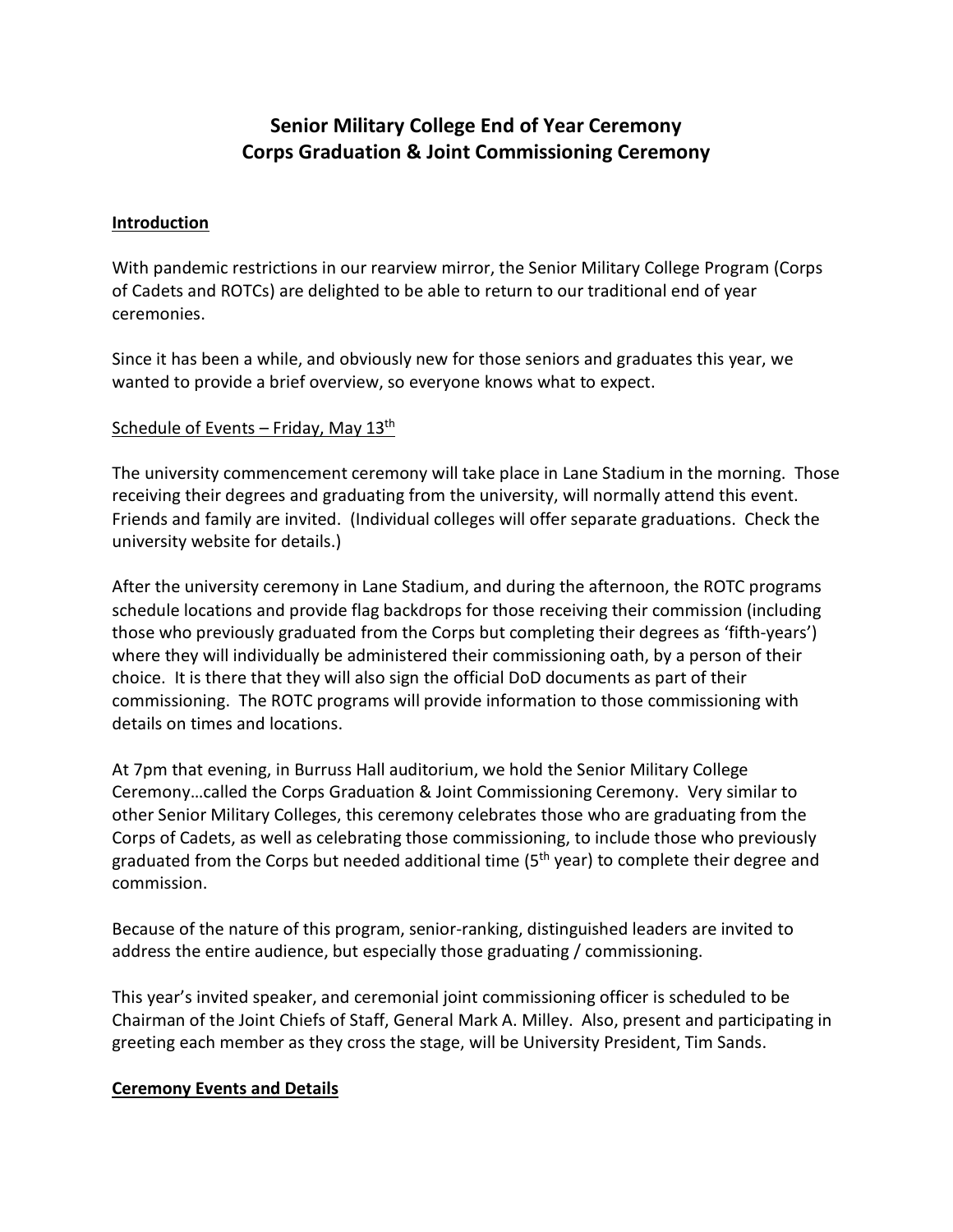Family and guests will be seated in the back half of the Burruss Auditorium prior to the event start at 7pm. A reminder, the university has a clear bag policy for entering the building and bottles with liquids are not permitted. (Empty bottles can be brought in and filled at water fountains.)

The ceremony begins with the Highty-Tighties playing music with the graduates and commissionees entering the auditorium and filling in the front half of the room.

After some formalities the guest speaker with address the audience.

Then, by unit organizations, (VPI [Citizen-Leader Track], Army, Navy, Marine Corps, and Air and Space Force) graduates and/or commissionees will individually cross the stage to receive certificates, pose for a picture, and receive congratulations from the stage party including the President and Joint Commissioning Officer.

At the end, all graduates and commissionees will be recognized and a ceremonial swearing in led by the Joint Commissioning Officer.

Following the Service Songs and "Tech Triumph", the ceremony will conclude at approximately 9pm.

## **Special Subjects**

Uniforms: For those cadets graduating *and* commissioning, or commissioning having completed their 5<sup>th</sup> year studies, the uniform will be their Service uniform, with their pinned/revealed rank from earlier in the day.

For those cadets graduating from the Corps, and in the Citizen-Leader track, the uniform will be the white Paletot. Similarly, for those who are graduating from the Corps, but are remaining in school (5<sup>th</sup> years) to complete their degrees before commissioning, the uniform is also the white Paletot.

Photos: The Corps staff will take pictures of each cadet receiving their certificate with the stage party and these will be made available, for free, on the Commandant's Facebook page shortly after the ceremony. Other pictures we take of the procession, joint commissioning, etc. will also be available. Family members wishing to also take pictures, will be permitted to come to a designated area, part way down the aisle (but not in front) so that people views will not be blocked. Cadet ushers will be available to assist at the designated area where pictures can be taken from.

## Tickets and Party Size: